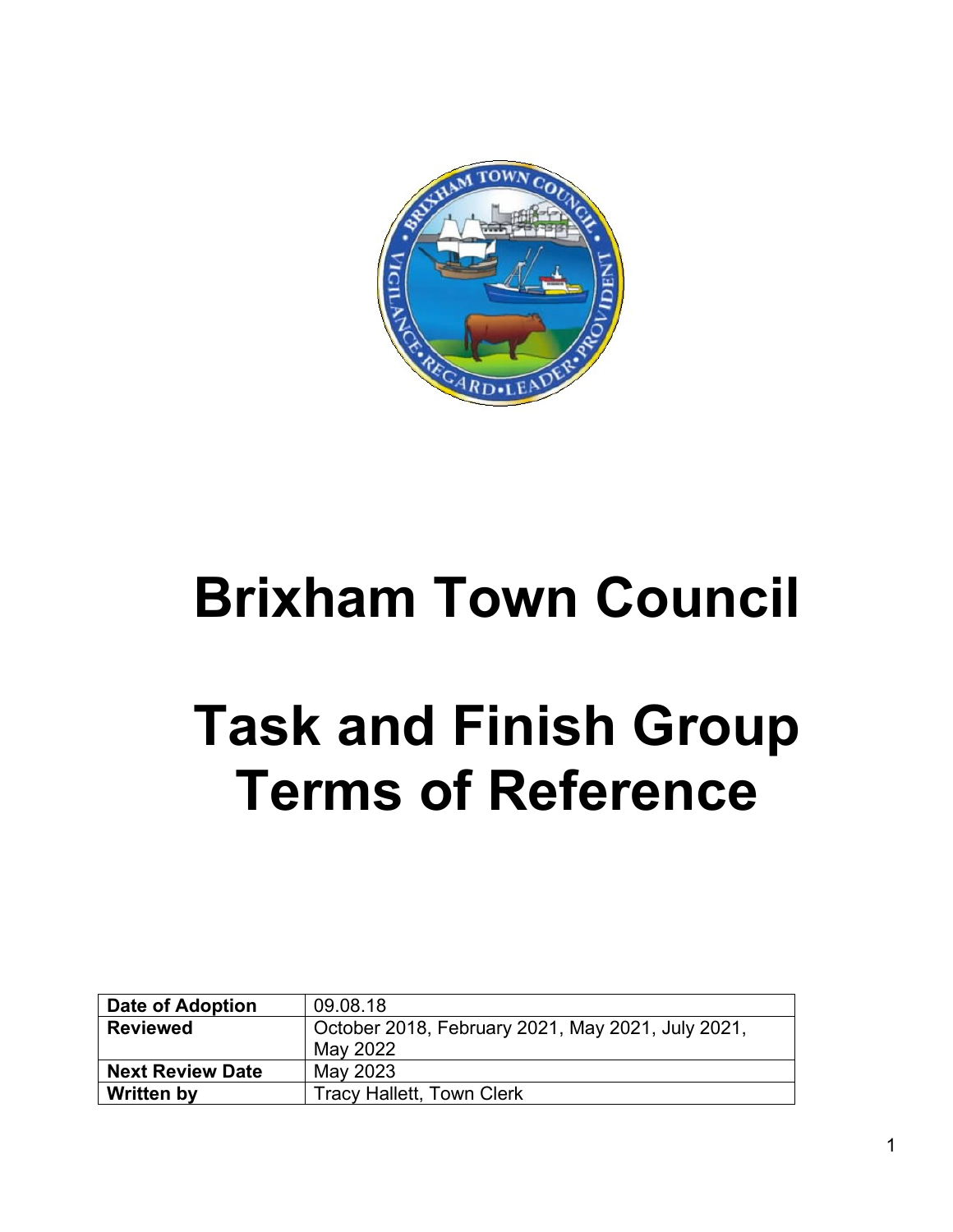# **General**

- In addition to the formal Committees, the Town Council has the option to form Task and Finish Groups. Each Task and Finish Group has its own Terms of Reference.
- Task and Finish Groups have **no power** to make decisions but will consider the relevant matters in detail and update / make recommendations to the Town Council where appropriate.
- Task and Finish Groups are more informal than Committees and have the opportunity of co-opting people from outside the Town Council who have the relevant skills for the task set by the Committee.
- Once the evidence has been gathered, the Task and Finish Groups will produce a report to be submitted to the relevant Committee outlining details of the review process, evidence gathered, conclusions and subsequent recommendations.
- The Committee can then refer the report to Full Council asking them to consider the recommendations arising from the review.
- Task and Finish Groups should take into consideration the Town Councils Climate and Environment Policy

The Task and Finish Group can gather evidence through a variety of ways, such as:

- written evidence
- oral evidence and interviews with external and internal witnesses
- site visits
- visiting other organisations partners, user Groups, other councils
- research
- holding public meetings to seek views on an issue
- talking to people who are affected by the issue

#### Budget

- A Task and Finish Group does not have delegated powers to spend money or apply for funding from external sources
- Each Task and Finish Group can submit a budget request to the Finance and General Purposes Committee in October each year for consideration
- The Town Clerk to have delegated powers to liaise with Chair of the relevant committee or any other Councillor that is part of that committee for quick decision making to ensure that opportunities relating to funding are not unnecessarily delayed. The results of which will be reported to the relevant Committee at the next opportunity.

## Review

These terms of reference are to be reviewed annually at the Annual Council meeting.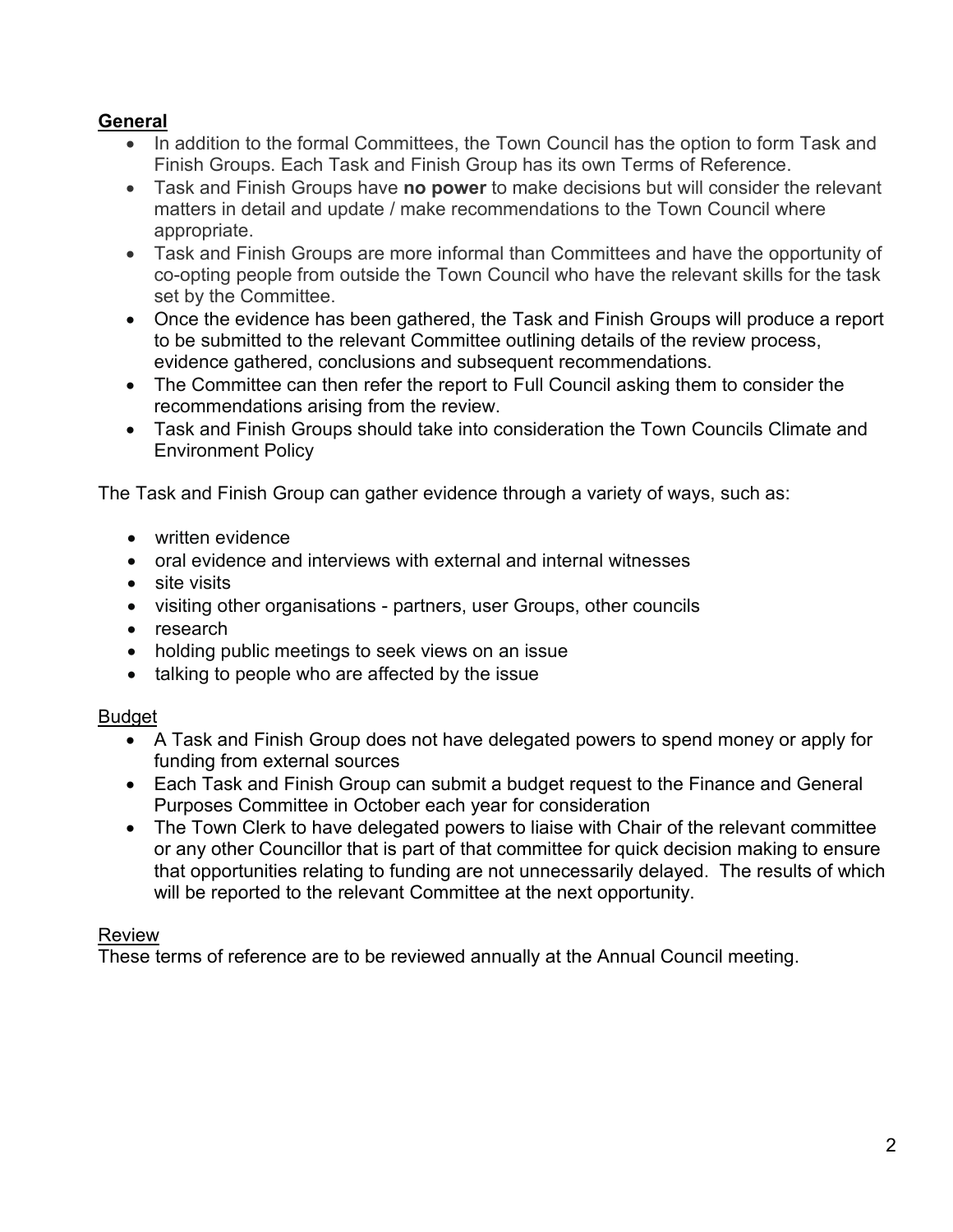# **Contents**

Detailed Terms of reference for each Task and Finish Group are set up as per the content table below:

<span id="page-2-0"></span>

| <b>Task and Finish Group</b>         | Page             |
|--------------------------------------|------------------|
| Brixham Peninsula Neighbourhood Plan | <b>BPNP</b>      |
| Christmas                            | <b>Christmas</b> |
| <b>Community Recovery</b>            | <b>Recovery</b>  |
| <b>Community Transport</b>           | <b>Transport</b> |
| Policy                               | <b>Policy</b>    |
| <b>Town Emergency Plan</b>           | Emergency        |
| <b>Town Hall Regeneration</b>        | THR              |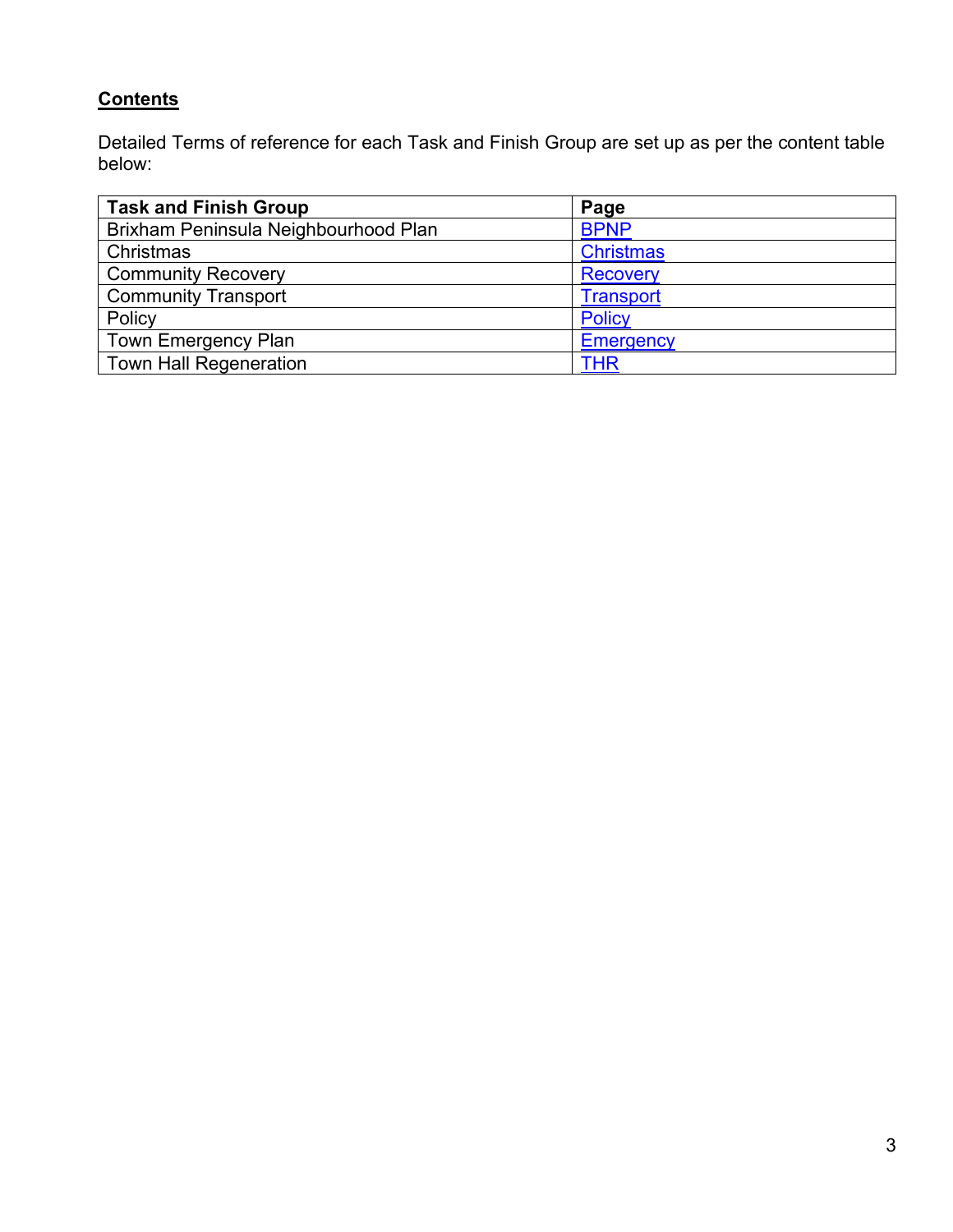# <span id="page-3-0"></span>**Brixham Peninsula Neighbourhood Plan Task and Finish Group**

Membership

- The Group will ensure that in all of its actions and deliberations it considers the needs of all sections of our community
- Efforts will be made to seek representation from under-represented sections of the community.
- Membership of the Group will be open to the public.
- All Town Councillors will automatically be members of the group. However, the Town Council will appoint 2 Councillors at its annual meeting to ensure a core number of Town Councillors attend meetings.
- The quorum will be a minimum of 5 members with a maximum of 2 Town Councillors and 2 Brixham Ward Councillors to be considered as part of the quorum.
- All Ward Councillors will automatically be members of the group,.
- The group will be open and inclusive, allowing those living or working in the peninsula area to apply to become members.
- All members are expected to take an active role in the process.
- Any dispute within the group will be referred to the Town Council for arbitration.
- The group may establish smaller Working Groups to undertake work if required
- The group will appoint two representatives to be co-opted as non-voting members to the Town Council's Planning and Regeneration Committee. The representatives to be from across the community and should have a sound knowledge of the neighbourhood plan and its policies.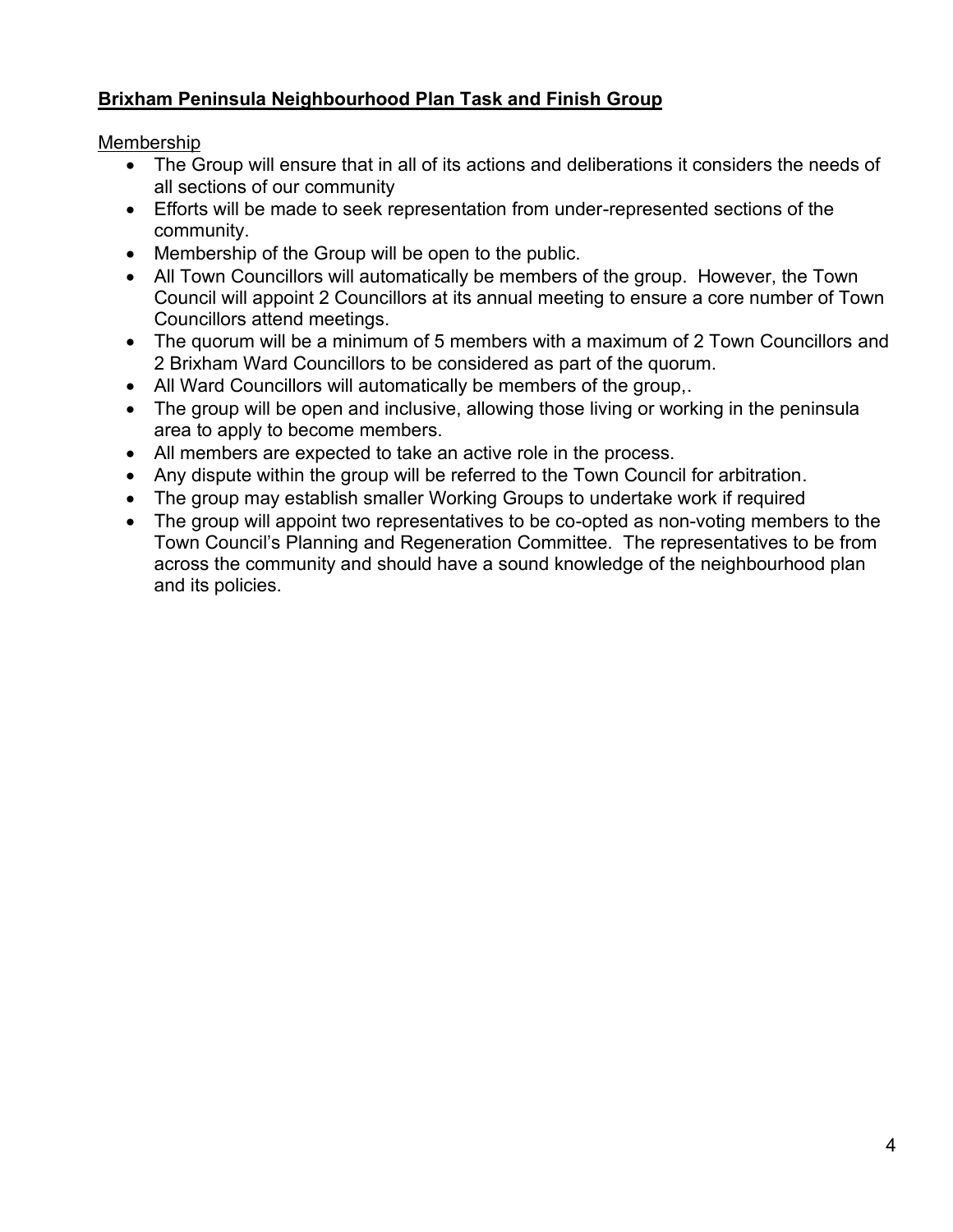# **Conduct**

- It is expected that all group members abide by the principles and practice of the Town Council's Code of Conduct including declarations of interest.
- The Group as a whole is accountable to the wider community for ensuring that the Plan reflects their collective expectations.
- The Group will achieve this through applying the following principles:
	- o Be clear and open when their individual roles or interests are in conflict. Pecuniary and Non-pecuniary interests relating to an agenda item must be declared at the beginning of a meeting;
	- $\circ$  Treat everyone with dignity, courtesy and respect regardless of their age, gender, sexual orientation, ethnicity, or religion and belief; and
	- o Actively promote equality of access and opportunity.

# Aims

Brixham Town Council is the qualifying body and lead in Neighbourhood Planning for the Brixham Peninsula Neighbourhood Plan. As statutory consultees, the Town Council will continue to respond to planning applications within the plan area.

The Group is to facilitate the Town Council as set out in the objectives below.

# **Objectives**

- 1. To monitor and assess how effective the neighbourhood plan is. To produce an annual report for the Town Council that includes results of the following assessments:
	- How the policies are being applied to shape decisions on planning applications by Torbay Council
	- Whether projects and / or actions identified are being achieved
	- The level of monies raised through the Community Infrastructure Levy (CIL) and how these monies are used
	- Whether the plan aims are being achieved
	- Any changes to national and local policies
	- Any changes in the local area
- 2. Once the above has been completed, subject to approval from the Town Council, it may be necessary to revise the plan and / or its policies and the following steps should be taken prior to making recommendations to the Town Council:
	- Engage with the community and stakeholders to publicise the proposed revision and invite feedback on what is required.
	- Update the evidence base for the neighbourhood plan, identifying the most recent data and evidence available.
	- Recommendation on amendments to the Town Council should include:
		- $\circ$  Updated sections of the plan describing community and stakeholder engagement to recognise the work undertaken to revise the plan.
		- o Update the evidence section of the plan to reflect the most recent data and update all references to national and local policy, if necessary.
		- o Review the policies and revise them as necessary, including their supporting rationale and evidence.
		- o Consider the need for site allocations (existing allocations survive) and / or Local Green Space designations.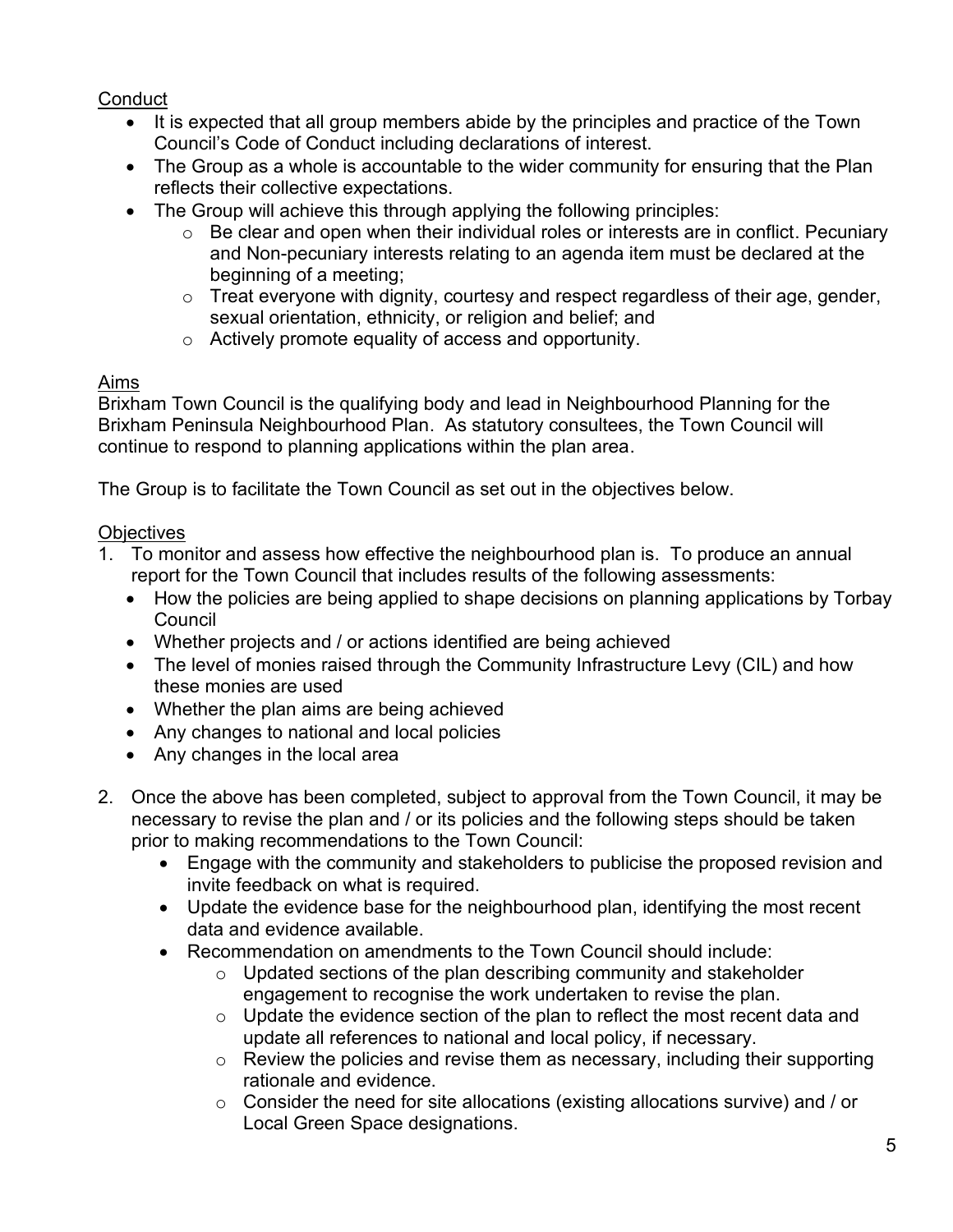- $\circ$  Undertake an overall edit of the plan to ensure it reflects current circumstances.
- 3. To consider local or national consultations that affect the plan and to advise the Town Council of a recommended response. This should be carried out in good time to ensure the Town Council has sufficient opportunity to consider the advice and submit a formal representation.
- 4. The neighbourhood plan includes projects and actions that fall out outside of the scope of the National Planning Policy. The group will be expected to assess the delivery of any projects or actions identified within the plan and where possible, bring forward proposals to the Town Council on the delivery by:
	- Developing and recommending options for the Town Council including the development and delivery of the successful proposal.
	- Developing effective strategies and a forward plan for delivering the project to support external funding applications.
	- Carrying out community consultations as / if required to progress the project and to gain views and opinions on individual elements of the project.
	- Advise the Town Council on budgetary and funding opportunities recognising that it is the Town Council that has the responsibility for setting budgets, to enter into contracts and apply for funding opportunities.
- 5. Any grant funding will be held by the Town Council as allocated monies in their ear marked reserves. The Town Council will provide a financial breakdown for each group meeting of monies spent on work related to the plan and its projects.

## Meetings

- Group meetings will take place regularly, but no less than four times a year.
- Where possible, all meetings should be held within the Peninsula area. The dates of future meetings will be made publicly available via the Town Council website.
- Agendas will be available to view on the Council's website, social media sites and noticeboards. Every effort will be made to circulate the agenda to suitable locations across the community.
- The Group will elect a Chairperson, Vice Chairperson and Secretary annually from its membership.
- The Chairperson and Vice Chairperson will help facilitate discussion at meetings and ensure that the process is inclusive, fair and non-confrontational.
- The Chairperson and Vice Chairperson must not have a conflict of interest.
- The Chairperson and Vice Chairperson, where possible, will be from different parts of the plan area with one from the parished area and one from the non-parished area.
- The Secretary shall keep a record of meetings and circulate notes to Group members and the Town Council in a timely fashion. Minutes shall be made publicly available on the Town Council website.
- At least 7 clear days' notice of meetings shall be sent to members via email.
- Decisions made by the Group should normally be by consensus. Where a vote is required each member shall have one vote.
- A simple majority vote will be required to support any motion.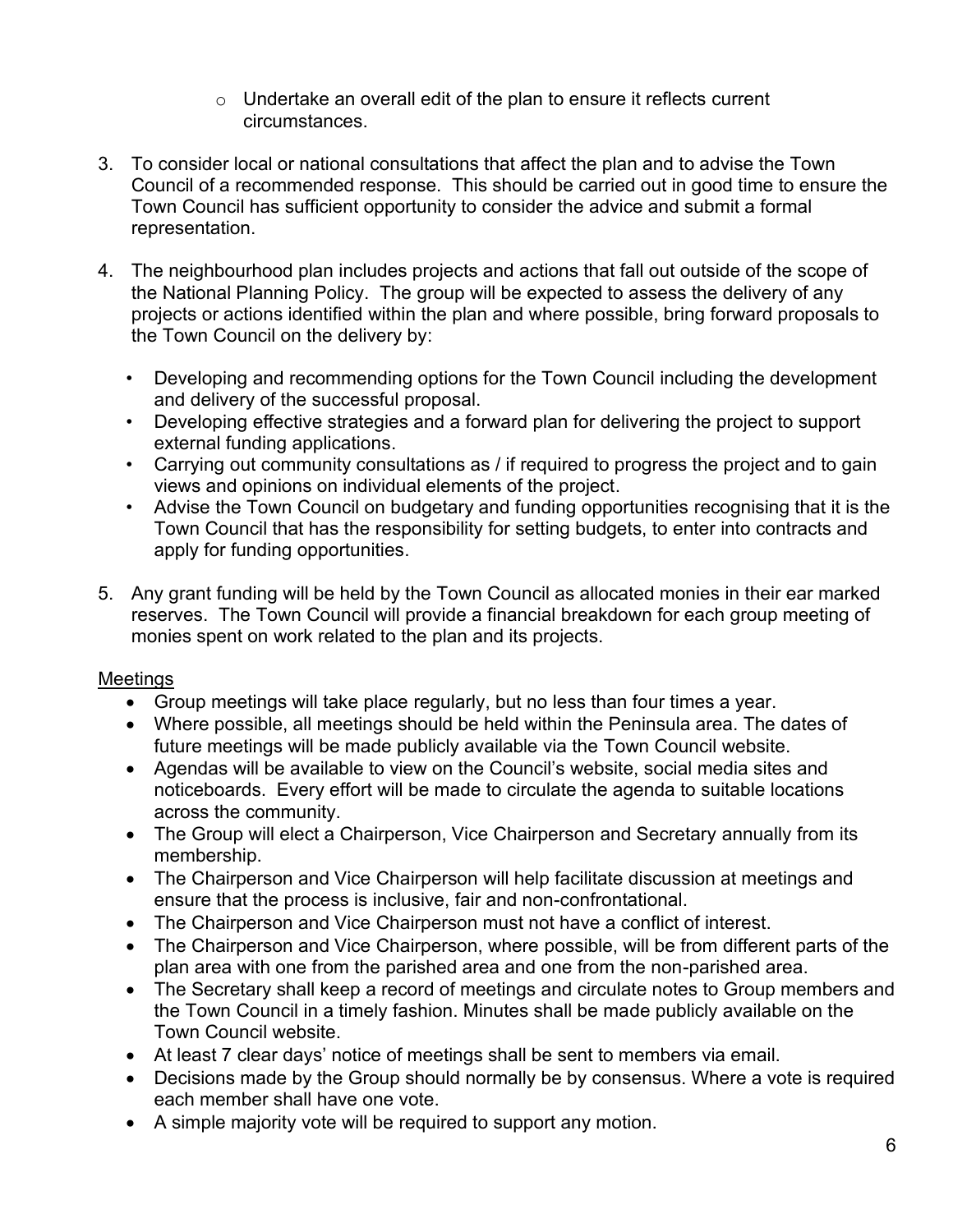• The Chairperson shall have the casting vote.

#### **Documentation**

All group meetings will be minuted and copies sent to the Town Council for circulation to the Planning and Regeneration Committee and will be recorded in the minutes of the committee meeting.

## Accountability

The group is accountable to the Planning and Regeneration Committee.

#### Scope

From time to time the Chairperson (or Vice Chairperson in their absence) may be asked to represent the Town Council at Torbay Planning Committees, meetings with developers, appeals, or any other meetings relating to the plan. If either of these are unable to attend, the Town Council may arrange to be represented by one of their own members. Any representation will be following a corporate decision by the Town Council, taking into consideration the Neighbourhood plans and policies. The representative will be expected to reflect the views of the Town Council at these meetings, referencing the plan and policies as supporting evidence.

These terms of reference have been taken from Locality guidance documents. It is recognised that these may change from time to time and it is expected that the Group will ensure that it follows up to date Locality guidance and advises the Town Council accordingly.

#### **Dissolution**

It is considered that this group will work continuously to monitor, review and recommend amendments to the plan and policies during the lifetime of the plan. The group will be dissolved once its objectives have been attained or the Council chooses not to continue with a Task and Finish Group.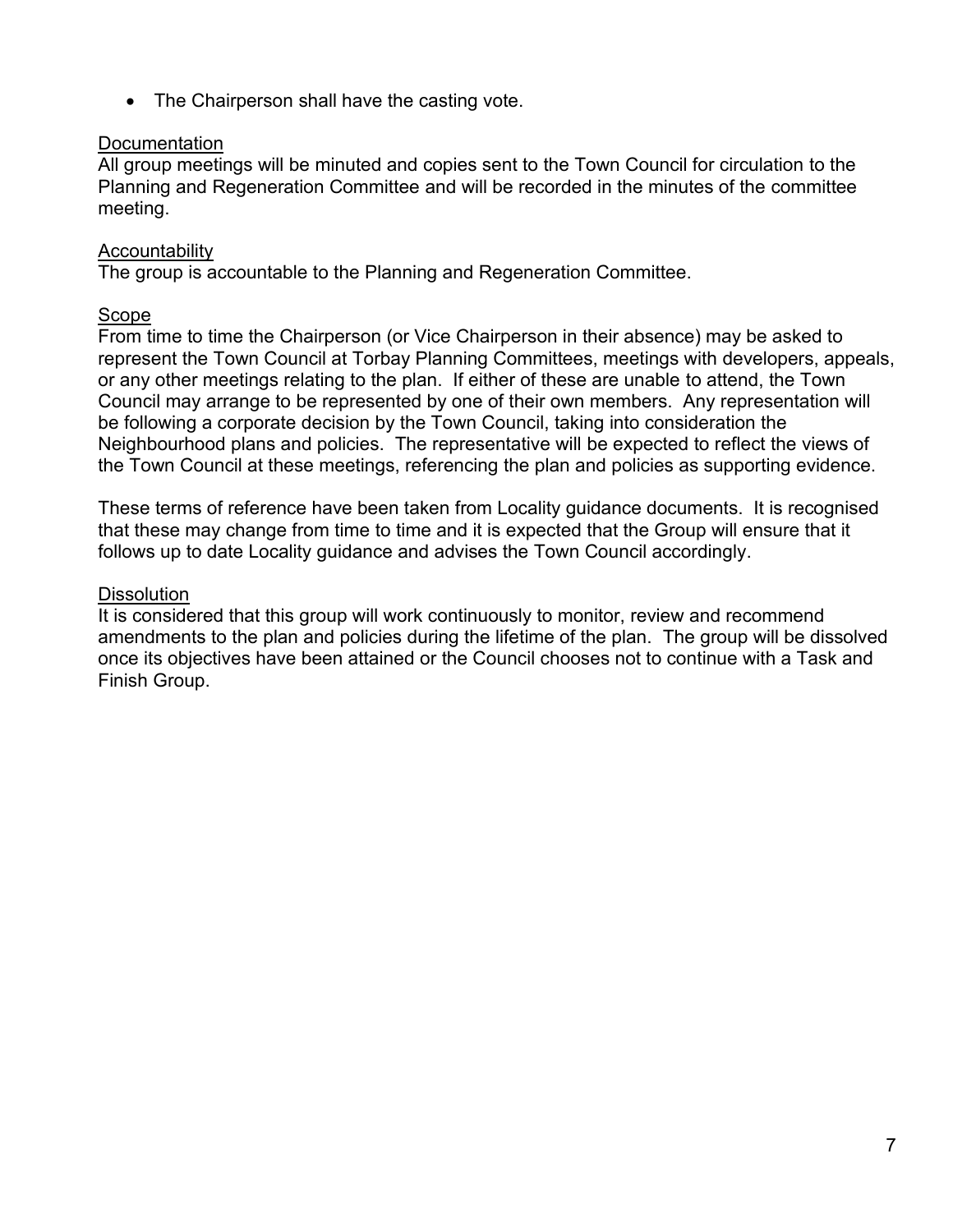# <span id="page-7-0"></span>**Christmas Task and Finish Group**

#### Membership

Membership will be made up of a good cross-section of the community, including Town **Councillors** 

- Roles the Task and Finish Group will elect a Chairperson and Vice Chairperson and together they will help facilitate discussion at meetings and ensure that the process is inclusive, fair and non-confrontational
- The Chairperson or Vice Chairperson will report progress / make recommendations to the Community and Environment Committee
- The group is expected to elect an administrator to issue agendas and notes of the meetings for circulation to all group members
- All members are expected to take an active role in the process
- Any dispute within the group will be referred to the Town Council for arbitration
- The group may establish smaller Working Groups to undertake work if required
- Each small Working Group will have a lead person who will liaise closely with the **Chairperson**

#### Aims

To facilitate the Community and Environment Committee by

- Reviewing the mechanisms used for delivering in the past and identifying weaknesses in the process
- Identifying funding vehicles used for supporting the project
- Identifying the role played by the Business Improvement District in supporting the project
- Working with contractors appointed by the Council
- Working with community groups and organisations to enhance the project
- Evaluating the budget set by Council
- Distributing positive letters to businesses, encouraging active support for the project

## **Objectives**

To enable partnership working to enhance the Christmas lights and event project that takes place in November each year, encouraging a more dynamic community event.

## **Meetings**

The Task and Finish Group meetings will be held as and when needed.

## **Documentation**

Notes of all meetings will be recorded by the administrator and circulated to the group and the Town Council office. Reports of recommendations and general information will also be issued to the Community and Environment Committee which will be recorded in the minutes of the meeting.

## Accountability

The Policy Task and Finish Group is accountable to the Community and Environment **Committee**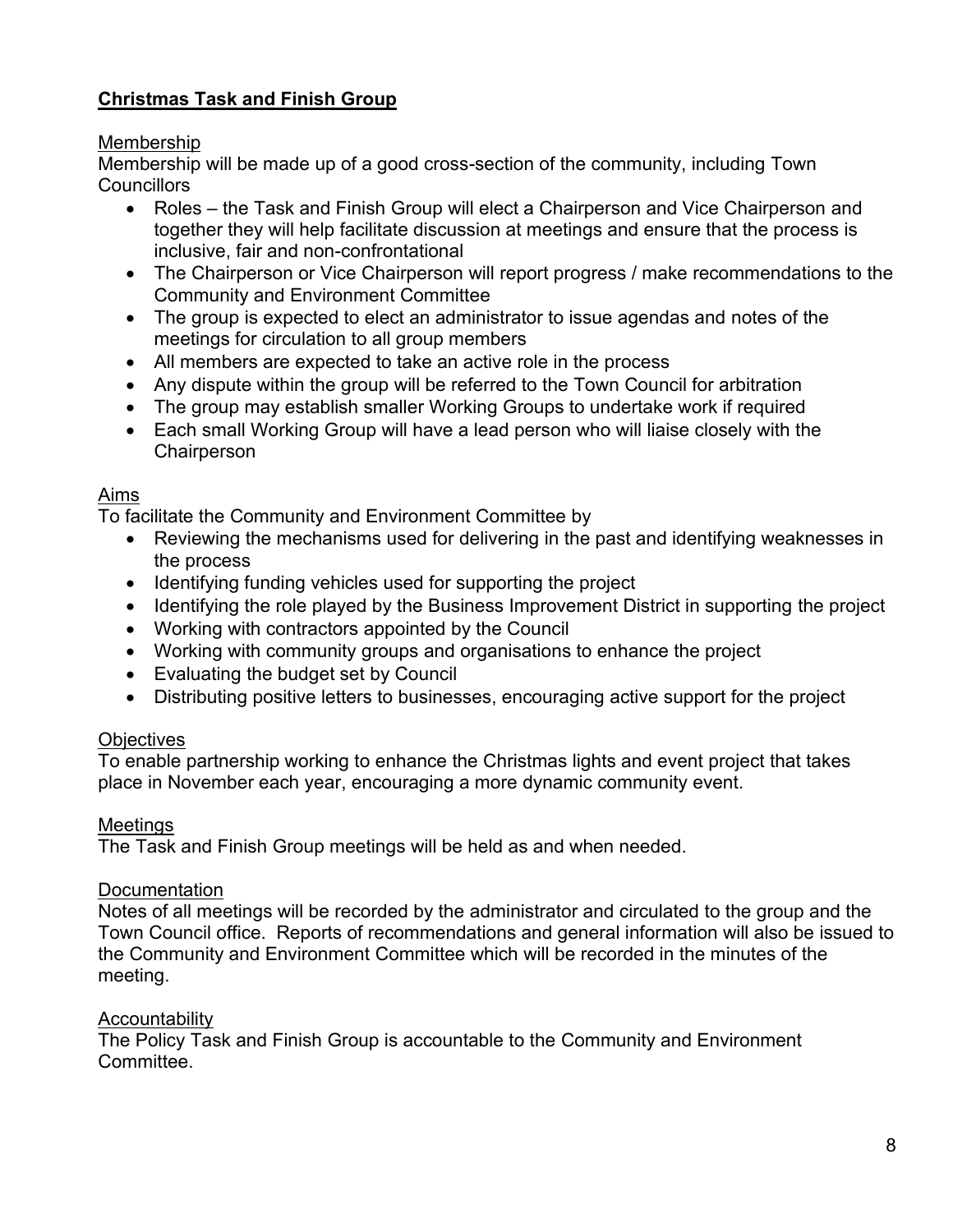#### Scope

- Assist in the development and delivery of the Christmas project
- Develop effective strategies and a forward plan for delivering the Christmas project to support external funding applications
- Carry out community consultations as / if required to progress the project and to gain views and opinions on individual elements of the project
- Consult with contractors who have been appointed by the Council so that best practice and successful strategies can be identified and adopted
- Consult with the local authority and other organisations to ensure that the Event Plan is as effective as possible
- Advise the Town Council on budgetary and funding opportunities recognising that it is the Town Council that has sole responsibility for setting budgets, to enter into contracts and apply for funding opportunities

#### **Dissolution**

It is considered that this group will work continuously to enhance the Christmas event and lights each year. The group will be dissolved once its objectives have been attained or the Council chooses not to continue with this project.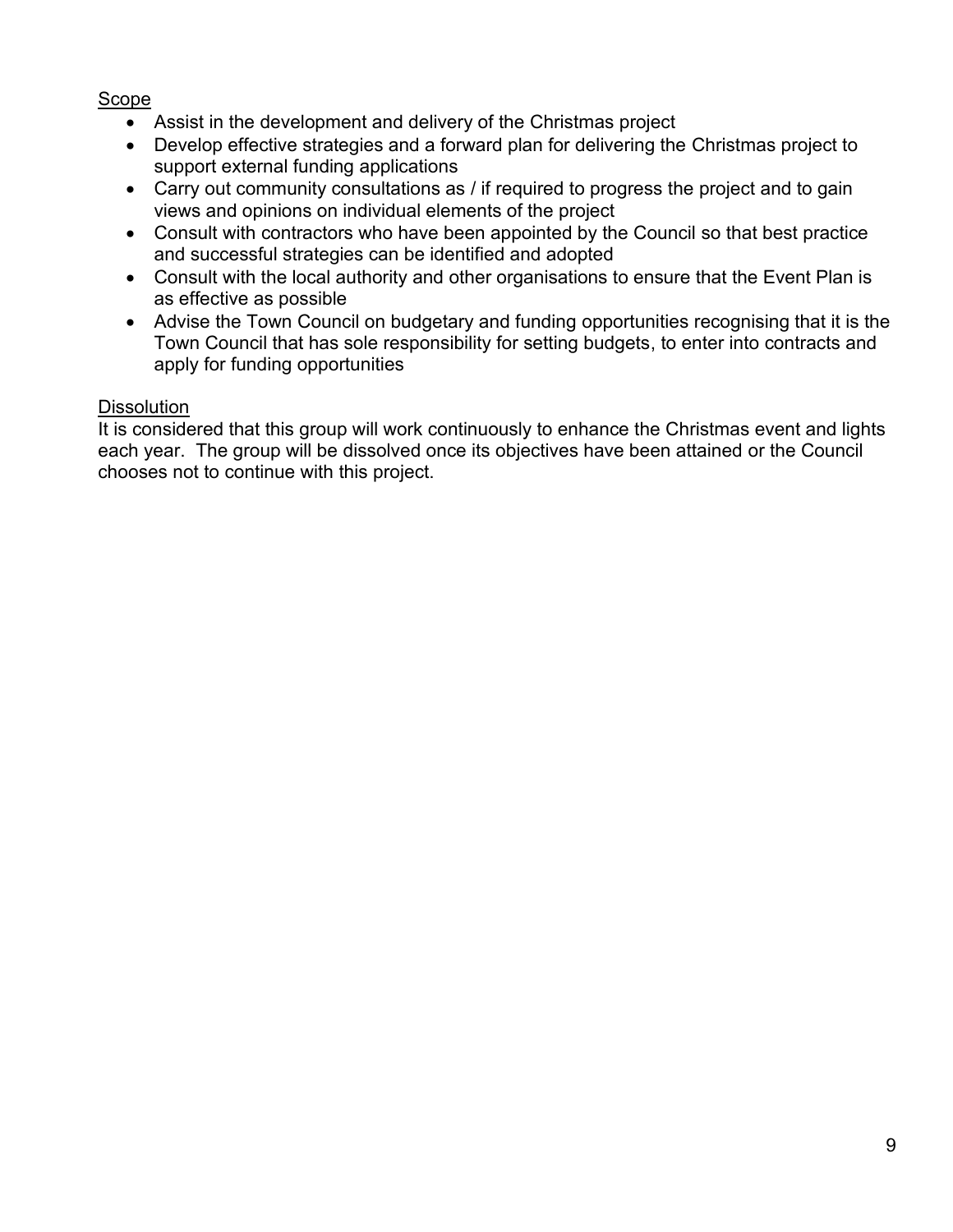# <span id="page-9-0"></span>**Community Strategic Plan Task and Finish Group**

**Membership** 

Aims

**Objectives** 

**Meetings** 

**Documentation** 

**Accountability** 

**Scope** 

**Dissolution**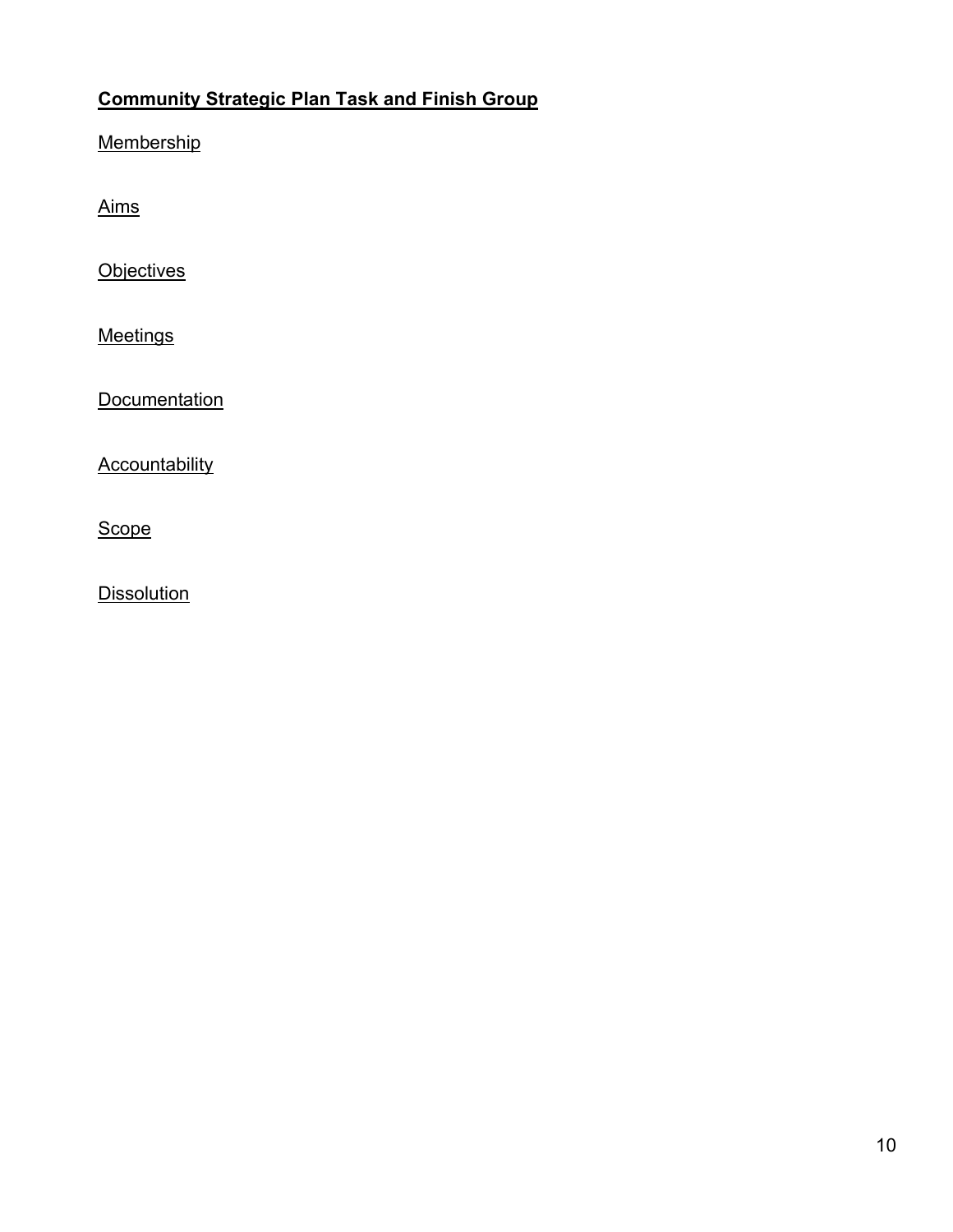# **Community Transport Task and Finish Group**

- The Group will consist of members of Brixham Town Council, and partners including Torbay Community Development Trust, the Edge, plus representatives or members of Torbay Council.
- All Town Councillors will automatically be members of the Group. However, the Town Council will appoint 3 Councillors to ensure a core number of Town Councillors attend meetings.
- The quorum will be a minimum of 4 members with a maximum of 2 Town Councillors being required to be present for meetings, along with 3 partner members, to be considered as quorate
- Ward Councillors are invited to join the group, but will not be considered as part of the quorum.
- The group will be open and inclusive, allowing those living or working in the peninsula area to apply to become members.
- All members are expected to take an active role in the process.
- Any dispute within the group will be referred to the Town Council for arbitration.
- The group may establish smaller Working Groups to undertake work if required
- Each small Working Group will have a lead person who will liaise closely with the Chairperson.
- All small working groups must report back to the Group.
- Whilst Members as individuals will be accountable to their parent organisations, the Group as a whole is accountable to the wider community for ensuring that any proposals coming forward as a result of their deliberations reflects their collective agreement.
- The Group will achieve this through applying the following principles: 1. Be clear and open when their individual roles or interests are in conflict; 2 Treat everyone with dignity, courtesy and respect regardless of their age, gender, sexual orientation, ethnicity, or religion and belief; and 3 Actively promote equality of access and opportunity.

# **Aims**

The Group are tasked with seeking alternative transport arrangements for the whole or any part of the community of Brixham that are currently or are later threatened with the loss of local bus services, and to bring forward any proposals to the Planning & Regeneration Committee for their consideration.

# **Objectives**

- 1. To work with Torbay Council members, staff and other partners in order to deliver sustainable bus services within the community of Brixham and/or
- 2. To develop proposals for the introduction of a bespoke Brixham solution in the event that services are permanently lost in the community, and make recommendations to Brixham Town Council about the introduction of a sustainable scheme.
- 3. To conduct research and seek advice from organisers of alternative transport schemes in other communities to best support development of the objectives at 1 and 2 above.
- 4. Engage with the community and stakeholders to discuss any proposals or recommendations prior to them going forward for consideration by the Planning and Regeneration Committee or the Full Council.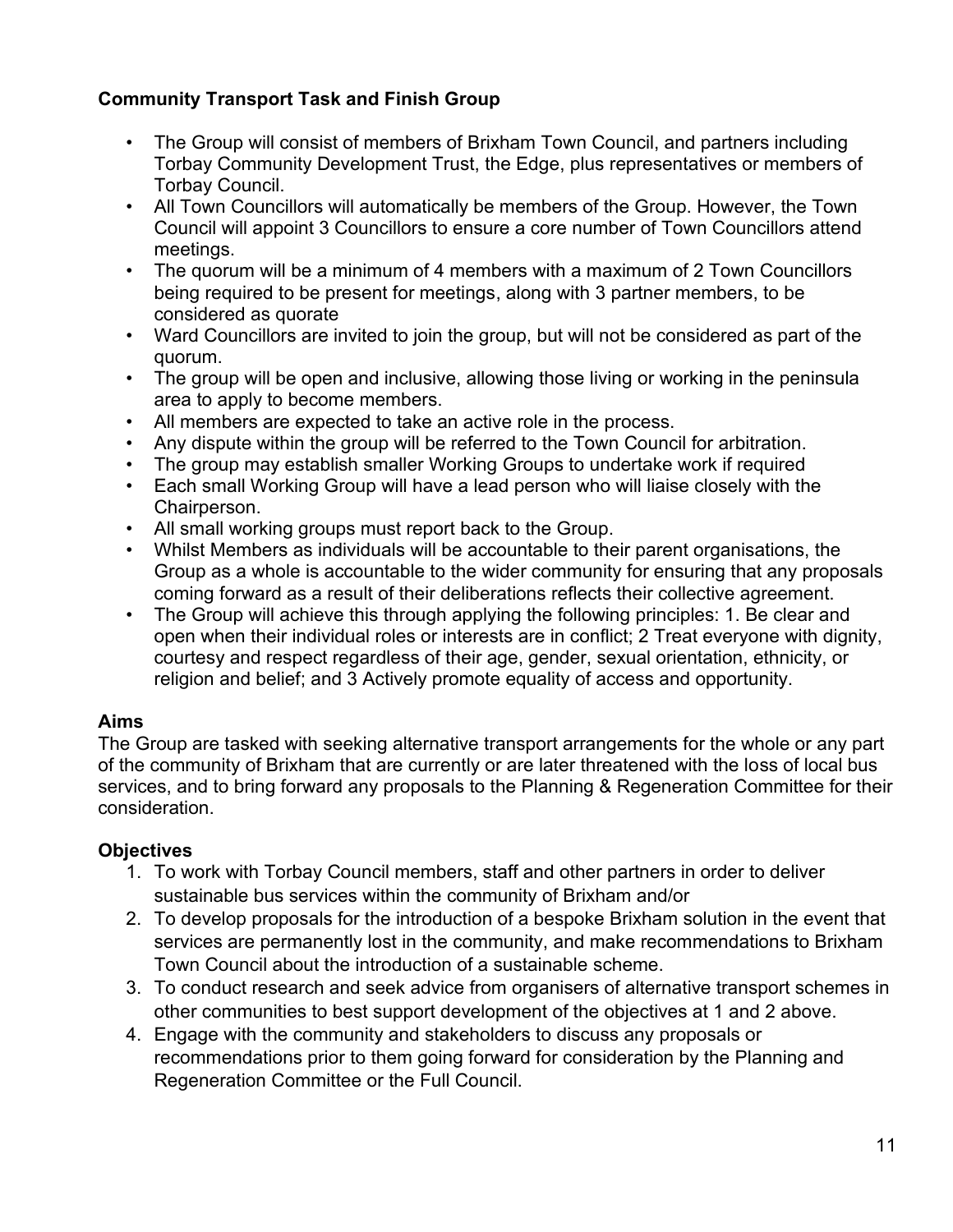5. To prepare a Project Initiation Document detailing the proposal or proposals, and the costs thereof, that the T+F Group are sending forward for consideration by members in accordance with 4 above.

## **Meetings**

- Meetings of the Task and Finish Group will normally take place every 4-6 weeks.
- In accordance with the actions of the Transport Working Party to date, there will be no formal Chair of the Task and Finish Group, but one attending member will keep a record of the proceedings and circulate the notes to all participating organisations and to the Council and its members in the form of a briefing note to be included with the regular Agenda pack for Full Council meetings.
- Notes of the meetings shall also be made publicly available on the Town Council website.
- At least 7 clear days' notice of meetings shall be sent to members via email.
- Decisions made by the Group should normally be by consensus. Where a vote is required each member shall have one vote.
- A simple majority vote will be required to support any motion.
- The group is accountable to the Planning and Regeneration Committee.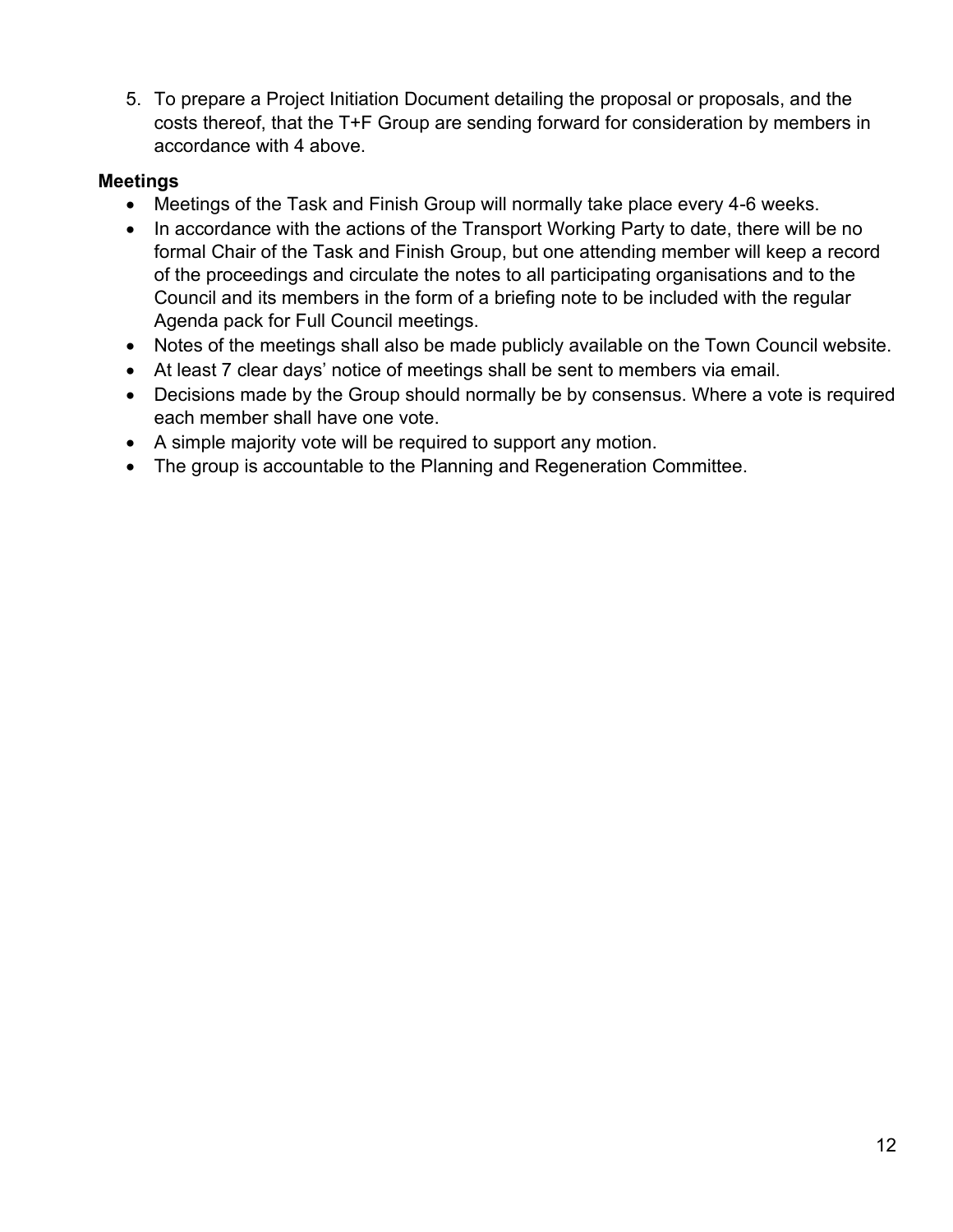# <span id="page-12-0"></span>**Town Emergency Task and Finish Group**

#### Membership

Membership will be made up of a good cross-section of the community, including Town **Councillors** 

- Roles the Task and Finish Group will elect a Chairperson and Vice Chairperson and together they will help facilitate discussion at meetings and ensure that the process is inclusive, fair and non-confrontational
- The Chairperson or Vice Chairperson will report progress / make recommendations to the Community and Environment Committee
- The group is expected to elect an administrator to issue agendas and notes of the meetings for circulation to all group members
- All members are expected to take an active role in the process
- Any dispute within the group will be referred to the Town Council for arbitration
- The group may establish smaller Working Groups to undertake work if required
- Each small Working Group will have a lead person who will liaise closely with the **Chairperson**

#### Aims

To expand on the Council's Flood Plan to include all an all-inclusive Town Emergency Plan for the Town Council to discuss and consider.

#### **Objectives**

To enable the Town Council to identify the immediate actions that should be considered during an emergency to assist the community until further assistance has been received.

#### Meetings

The administrator of the group will call the meetings as and when necessary in conjunction with the Chairperson.

#### **Documentation**

Notes of all meetings will be recorded by the administrator and circulated to the group and the Council office. Reports of recommendations and general information will also be issued to the Community and Environment Committee which will be recorded in the minutes of the meeting.

## **Accountability**

The group is accountable to the Community and Environment Committee.

#### Scope

- Assist in the development and delivery of the Town Emergency Plan
- Develop effective strategies and a forward plan for delivering the Town Emergency Plan
- Carry out community consultations as / if required to progress the plan and to gain views and opinions on individual elements of the plan
- Consult with the local authority and other organisations to ensure that the Plan is as effective as possible
- Advise the Town Council on budgetary and funding opportunities recognising that it is the Town Council that has sole responsibility for setting budgets, to enter into contracts and apply for funding opportunities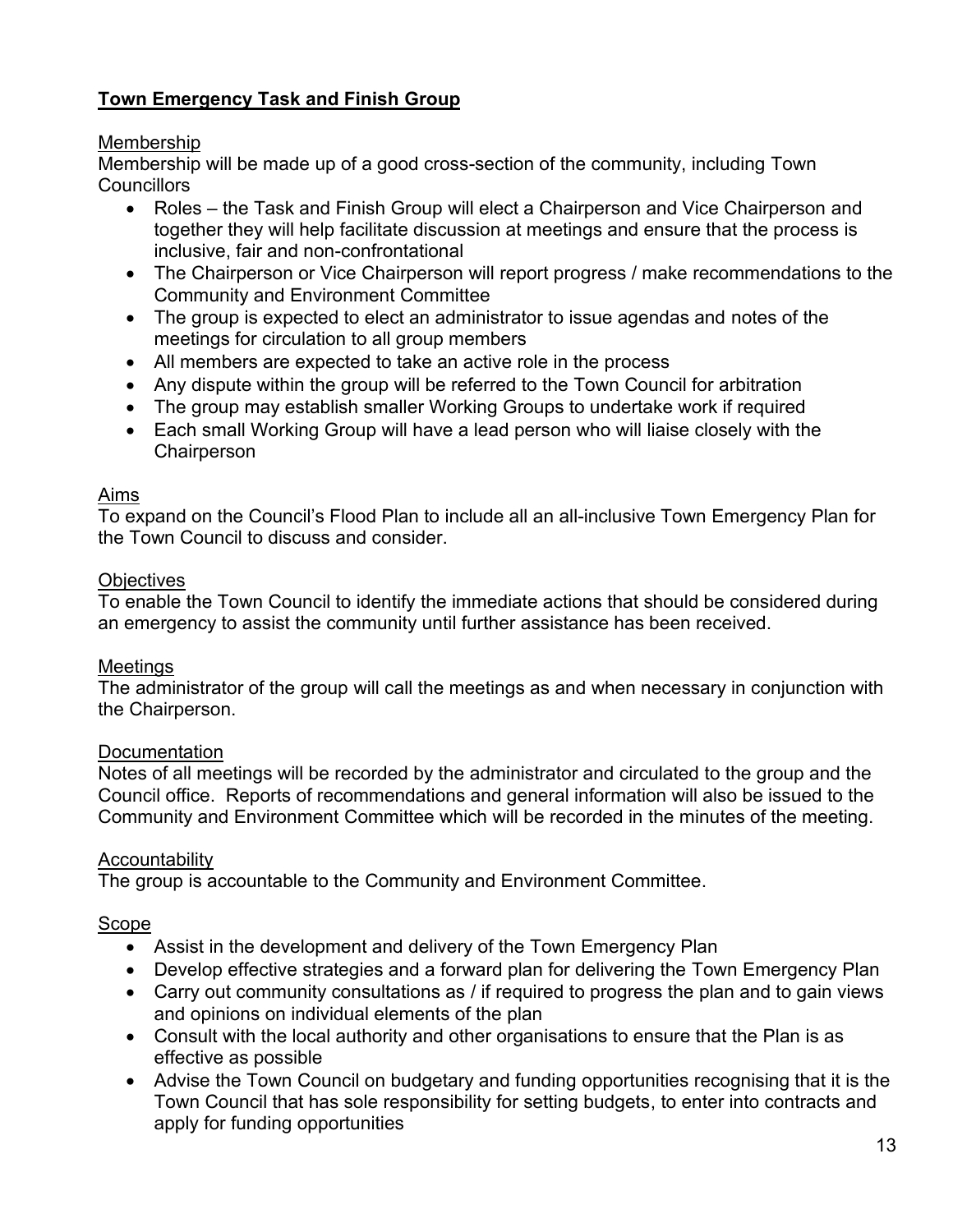#### Dissolution

This group will be dissolved by the Community and Environment Committee once the group and the Committee are satisfied that the Town Emergency Plan is complete.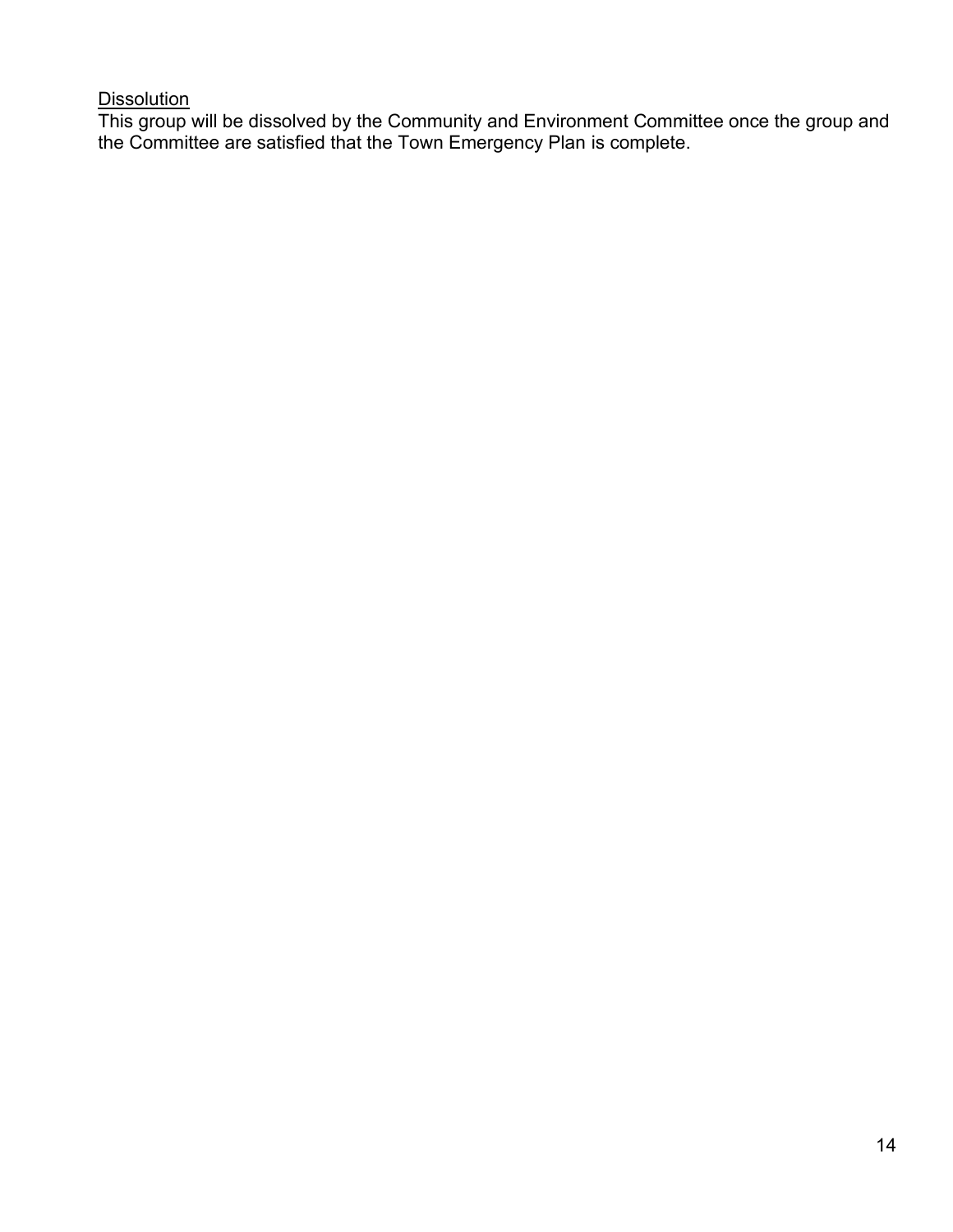# <span id="page-14-0"></span>**Town Hall Regeneration Task and Finish Group**

## **Objectives**

The T&F Group shall work to:

- Deliver the objects of the Town Hall Committee insofar as it addresses bringing about improvements to the Town Hall and seeking to secure a sustainable future
- To engage with the needs and identify and reflect the views of the key stakeholders' interests by engaging with them and keeping them informed of developments
- Be realistic in what can be achieved
- Keep the Town Hall Committee informed of developments through regular reports to the Committee (see the Brixham Town Council's adopted Project Assessment and Progression Policy for report requirements).

# Project Scope:

- Develop & recommend options for the Brixham Town Council regarding the long term viability of the Town Hall complex and assist in the development and delivery of the successful proposal.
- Develop effective strategies and a forward plan for delivering the regeneration project to support external funding applications including, but not limited to, the Heritage Lottery Fund
- Carry out community consultations as / if required to progress the project and to gain views and opinions on individual elements of the project
- Consult with architects and consultants who have carried forward similar projects so that best practice and successful strategies can be identified and adopted (subject to financial approval by the relevant committee)
- Consult with the local authority and other organisations to ensure that the Project Action Plan is as effective as possible
- Advise the Brixham Town Council on budgetary and funding opportunities
- To consult with professionals to ensure the Brixham Town Council is compliant with any VAT elements of the project (subject to financial approval by the relevant committee)
- recognising that it is the Brixham Town Council that has sole responsibility for setting budgets, to enter into contracts and apply for funding opportunities *The physical area covered by the project is all of the interior & exterior of all the Town Hall campus buildings. This includes on the Ground Floor area of the Building including Brixham Does Care shop & offices, Food Bank room, toilets, the Scala Hall, the link corridor committee and utility rooms.*

*The first floor includes BTC offices , meeting rooms and the Theatre including the mezzanine box office. Also included are the car park & external yard, the premises in the Old Police Houses and the exterior faces of the building.*

# Accountability:

- The T&F Group is accountable to the Town Hall Committee (from May 2021, this will change to the Finance and General Purposes Committee).
- The Committee can then refer the report to Full Council asking them to consider the recommendations arising from the review.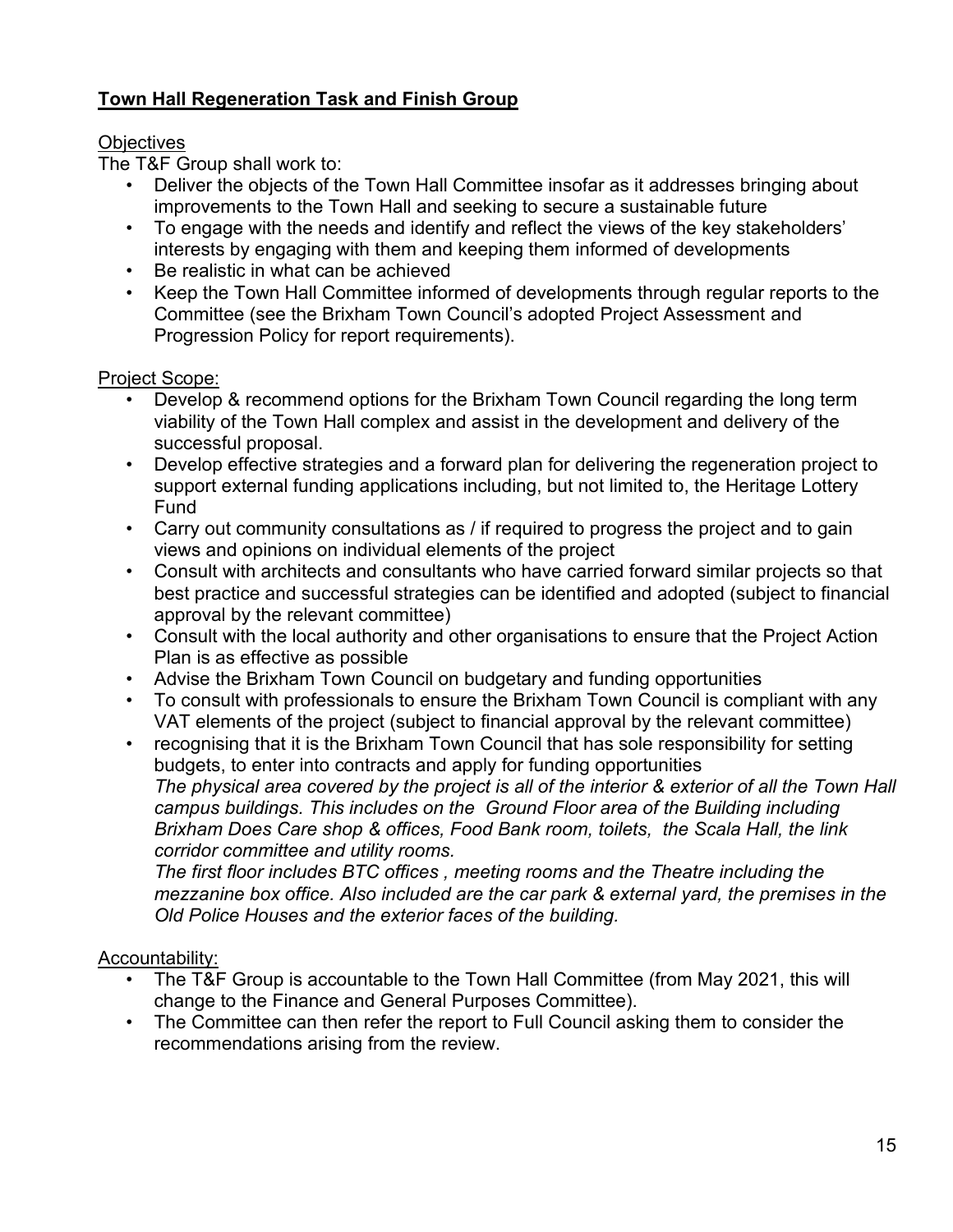Meetings, Frequency and Quorum:

- The Task & Finish Group will appoint one for their number to be Group administrator, to call the meetings as and when necessary in conjunction with the Group. *(The Group has decided it does not wish to work with a formal Chair and Vice Chair. Individual members of the Group will lead on specific issues or elements of the project.)*
- Meetings will be held as soon as a quorum is confirmed and cancelled or postponed if it is apparent in advance that the meeting will not be quorate.
- The T&F Group shall be quorate if not less than 3 Brixham Town Councillor members are present.

## Documentation:

- Notes of all meetings will be recorded by the Task & Finish Group and circulated to the group and the Town Clerk.
- Reports of recommendations and general information will also be issued to the Town Hall Committee which will be recorded in the minutes of the meeting.

## Evidence:

The T&F Group can gather evidence through a variety of ways, such as:

- written evidence
- oral evidence and interviews with external and internal witnesses
- site visits
- visiting other organisations partners, user groups, other councils
- research
- holding public meetings to seek views on an issue
- talking to people who are affected by the issue

## Budget:

- A T&F Group does not have delegated powers to spend money or apply for funding from external sources
- The T&F Group can submit a budget request to the Finance and General Purposes Committee in October each year for consideration.
- The Town Clerk has existing delegated powers in relation to approving spend proposed by the Task & Finish Group to liaise with the Chairperson of the relevant committee or, if they are not available, any other Councillor that is part of the committee for quick decision making to ensure that opportunities relating to funding and the development of the plans are not unnecessarily delayed. The results of which will be reported to the next available relevant committee meeting.

## Climate and the Environment:

• In June 2019, Brixham Town Council declared a Climate Emergency. The T&F Group will consider the climate and environment impact on any recommendation to the Council, details of which must be evidenced in reports issued to the Council.

## **Dissolution**

• Once the evidence has been gathered, the T&F Group will produce a report to be submitted to the relevant Committee outlining details of the review process, evidence gathered, options, conclusions and subsequent recommendations. The report must be in the format within the Council's adopted Project Assessment and Progression Policy